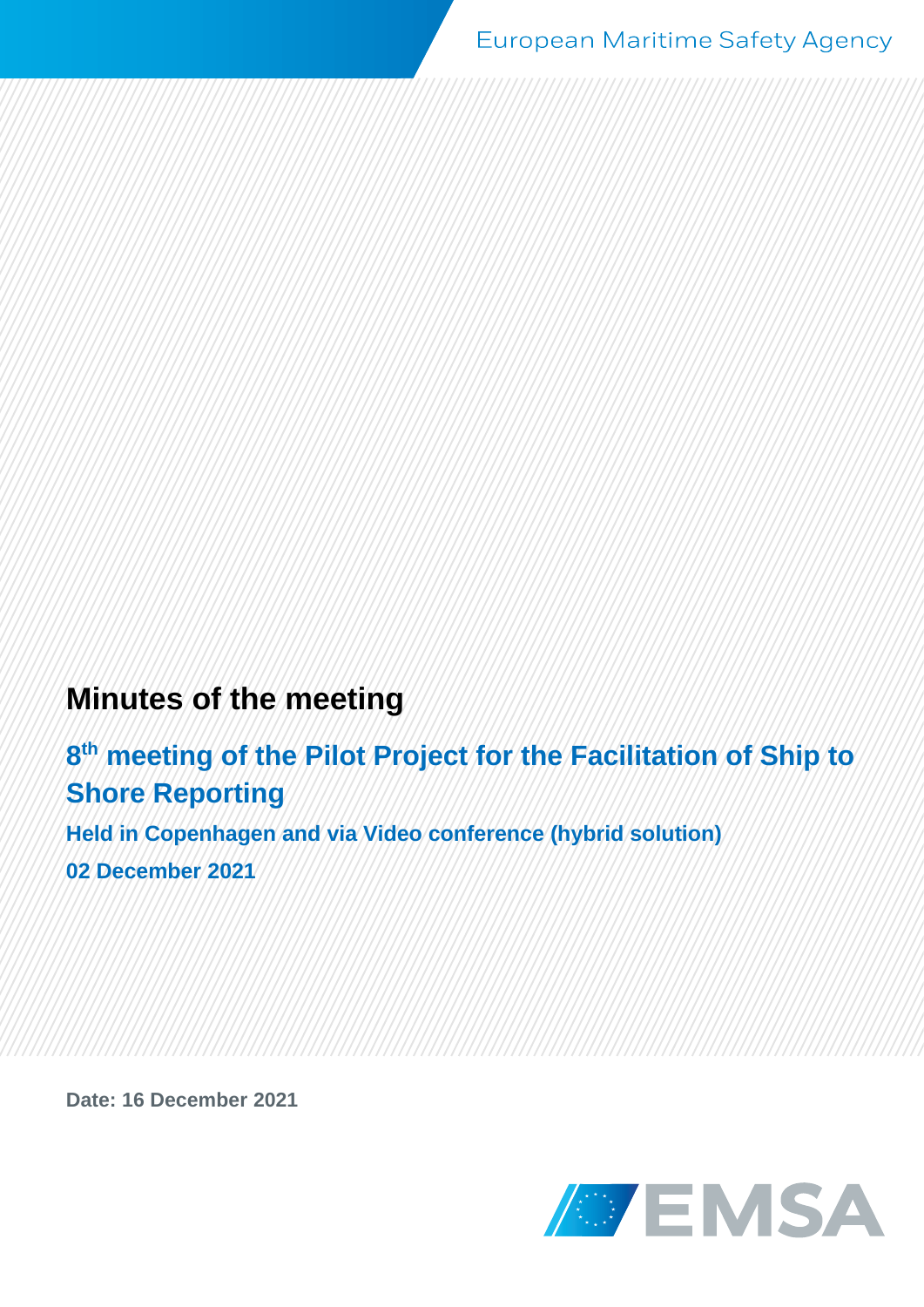

# **1. Background**

The meeting was opened by Mr. Martin Ahl from the Danish Navy Command and chaired by Mr Lazaros Aichmalotidis, Head of Unit for Simplification. Due to the current public health situation, it was held in a hybrid setting to maintain the possibility for those who cannot travel to attend the event online.

13 participants from **Belgium, Denmark, Norway** and **EMSA** attended the meeting in person while additional 15 participants from **Croatia, Estonia, Finland, France, Germany, Italy, Latvia, the Netherlands, Poland** and **Sweden** attended meeting online. Mr. Jacob Terling and Mr. Alexander Hoffmann from Unit D2 "Maritime Safety" represented the European Commission (DG MOVE).

All meeting presentations are available at:

<http://emsa.europa.eu/ssn-main/documents/workshop-presentations-a-reports/download/6940/4614/30.html>

The meeting agenda is attached in Annex 1.

## **2. Objective of the meeting**

The objective of the meeting was to:

- demonstrate the results of the pilot project operational tests;
- **•** receive feedback from the authorities and ships participating in the tests;
- **•** present a progress report of the VDE Capability project;
- **•** present the new version of the Integrated Report Distribution (IRD) system and plans for its future developments;
- **•** present the updated project roadmap and review the table of contents of the final report.

## **3. Meeting outcome**

### **3.1 Introduction**

Mr. Martin Ahl from the Danish Navy Command and the Chairman welcomed the participants at the first physical meeting of the pilot project after two years. The Chairman recalled that this project is being executed under the Interoperability Project (EU-financed project under the European Maritime Fisheries Funds) and informed that the project has gained lot of visibility, interest and proved to be useful. He noted that the project started as a pilot and will continue after the end of the Interoperability Project with the objective to transform to a service with operational use.

The Commission confirmed that the results of this pilot project are above expectations and informed that there are already actions being taken to transform it into an operational service. A presentation on this issue will be made at the High-Level Steering Group for Governance of the Digital Maritime System and Services (HLSG) taking place on 8-9 December 2021.

### **3.2 Approval of the agenda and follow-up actions from previous meeting**

The Group agreed with the agenda that is provided in Annex 1.

**EMSA** summarised the status of the follow-up actions from the previous meeting and informed the participants about the on-going actions related to the testing of IRD.

The participants **noted** the information presented.

### **3.3 Member State feedback on IRD testing**

**EMSA** reminded that the development of the IRD is on-going and that the latest version (1.3) was deployed in production on 15 November 2021. Member States use the IRD to support their daily operation and to provide their feedback on a continuous basis. EMSA stressed the importance of this cooperation as all the improvements are thanks to the information received from testing authorities.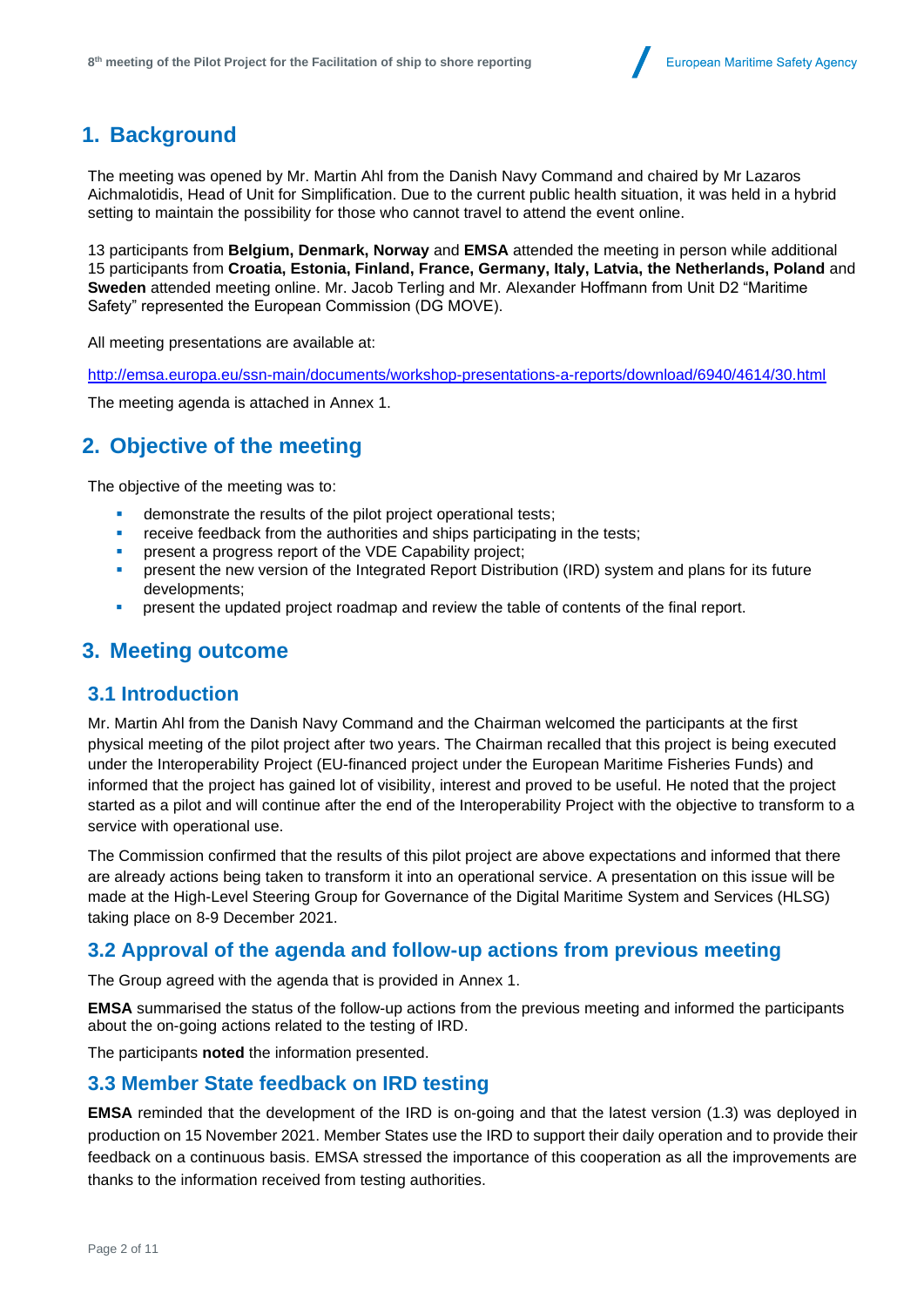**Belgium** shared their feedback on the new version following the IRD webinar organised by EMSA on 26 November 2021. Belgian users are satisfied with the improvements since the IRD system is more user friendly, and its performance improved. The Belgian authorities dealing with security are currently building a Coastal Security system and would like to set up a system-to-system connection with IRD to use the Integrated Ship Reports (ISR) for risk analysis of the ships coming to Belgian ports. They wait for the decision of the HLSG on the continuation of the work. There is also a planned tender for a new system in the MRCC which could also be interested in using data coming from the IRD.

**France** informed that they are willing to use the system-to-system interface to connect in 2022 with the new SEAMIS ICT system for early warnings. There was a positive feedback on the new version of IRD following the webinar. France informed that VTSs which already have a lot of information showed less interest in the IRD.

**Norway** is also satisfied with the improved IRD but still needs to continue discovering the system's features to better understand what it can bring to the authorities and how the services can be integrated in the national system. Norwegian SSN already has a lot of information coming from EMSA (e.g. SSN data). **EMSA** replied that IRD includes some data (e.g. results of Global Port Call Detection service) which were not yet available through any other EMSA system. In addition, the use of the Ship Data Provider GUI for ship to shore reporting in the SESAME II project could be investigated by Norway who is leading the project.

**Denmark** informed that the IRD system is being used by Danish customs on daily basis for risk assessment and planning of daily operations. The feedback is very positive, and this Authority would like to continue using it in the future. There are also other authorities in Denmark using the ABM service that could be interested in using the IRD and the system will be shown to them in the coming weeks.

**Germany** thanked for the work already done and informed the Group that there is on-going work on the new IEC standard for ship to shore reporting. **EMSA** replied that the IRD has been developed using the standards available from the outset. It started with ISO 28005 and then EMSA closely followed work on the IMO reference dataset for ship reporting through IMO EGDH. This work will be included in the IMO compendium which should be presented to IMO FAL 46 for validation. The participants highlighted the importance of compliance of all standards with the IMO compendium to ensure interoperability. Germany confirmed that the new IEC will comply with the IMO compendium.

**Finland** reported that the IRD system is becoming handy and easy to use. The operational tests are on-going in Finland (GOFREP system) with one ship. The number of reports received was limited but good enough to take some conclusions. The reports were successfully delivered and easy to read. To fully benefit from the electronic exchange of data in the future, these reports should be integrated in the Finish system by using the system-tosystem interface. There were some difficulties with the authority responses which are already corrected by EMSA. Finland stated that since data is already available in the SSN/IRD system, they should aim at reducing the number of reports from ships in EU waters. **EMSA** replied that the work on harmonisation and simplification of reporting procedures in EU waters will continue after the Interoperability Project. The objective of the project was to show that it is technically possible and now work on the administrative and legal part is required.

## **3.4 Presentation of SOUNDREP system and feedback on operational tests**

**EMSA** informed that, thanks to Danish colleagues participating in the pilot project, it was possible to involve two ships in the operational tests for reporting of MRS data to authorities by electronic means. These tests are taking place in the Ship Reporting Systems (SRS) in the Sund (SOUNDREP system) and in the Gulf of Finland (GOFREP system). Tests are focused on submitting reports by ships to coastal stations by electronic means using the IRD service developed within the project. The IRD allows ships to re-use information available in the SSN Ecosystem and the authorities receiving the report to interact with the reporting ships by submitting response messages which can be either used to accept a report or to request additional information.

The **Danish Head of Sound VTS** made a presentation on the Sound VTS and apologised that due to the current COVID-19 pandemic it will not be possible to visit the VTS centre in Malmö. He informed that the Sound VTS is operated by Sweden and Denmark and that the Ship Reporting System SOUNDREP monitored by this VTS was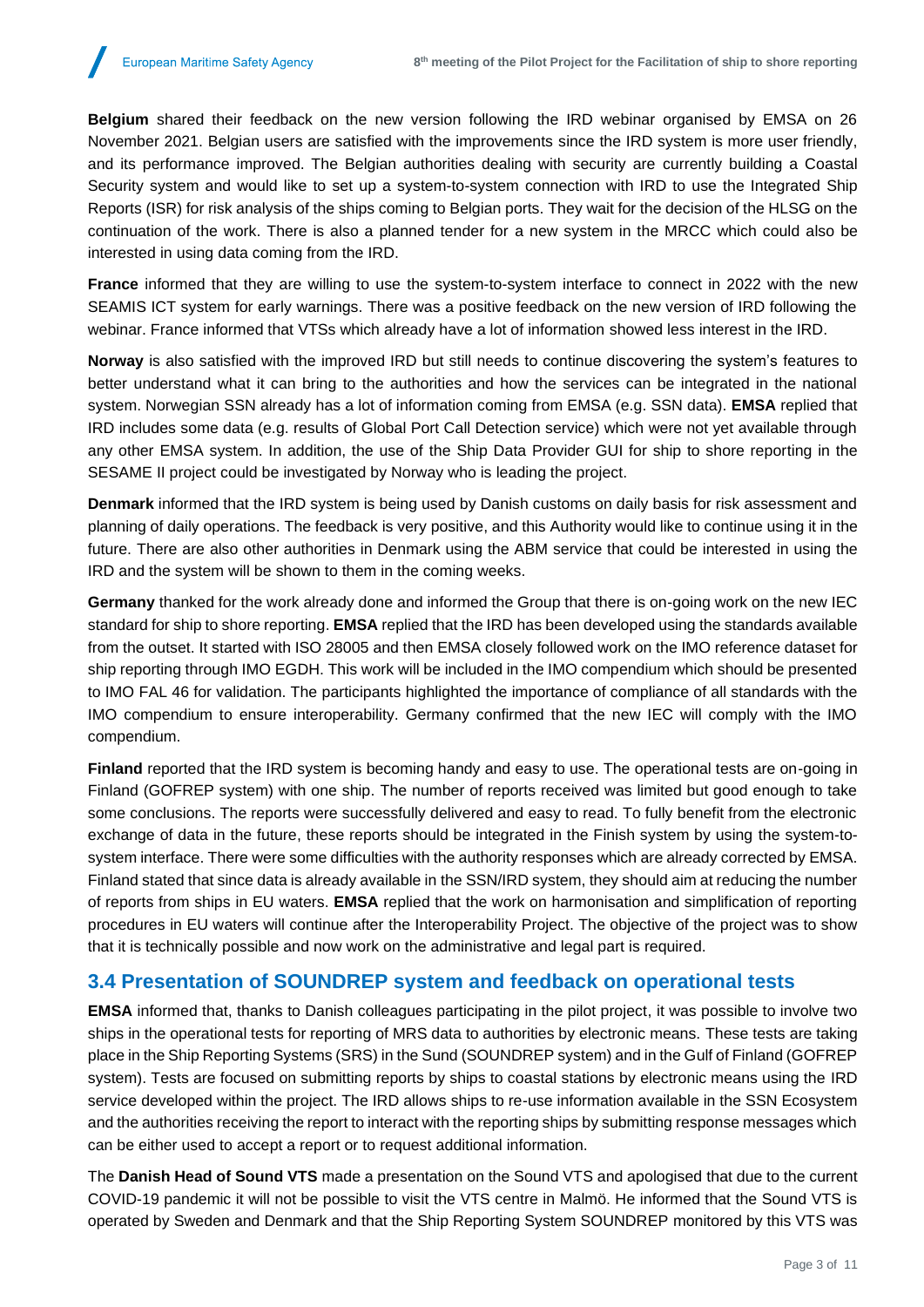

approved by IMO in 2011. There are on average 100 ships reporting to SOUNDREP per day. They try to be a "silent VTS" as much as possible and to use voice communication only when necessary (e.g. to verify if a vessel is using correct channel, to check draught of the ship). This allows the VTS operators to focus on safety of navigation rather than on reporting. Currently around 80% of SOUNDREP reports are transmitted using a dedicated Soundrep website and in around 20% of cases the report is provided over VHF. During the operational tests there were two ships reporting data to SOUNDREP via the IRD system and it was confirmed by the VTS operators that it works. The reports are delivered to VTS by e-mail and there is a possibility to provide the authority response. The Head of VTS said that data received via e-mail had to be manually inserted in the VTS database and therefore in the future a system-to-system connection should be established to insert it directly in the database. The VTS operators suggested that the IRD web user interface should be upgraded to have the possibility to display a list of last received reports, regardless of the date (currently be default it is limited to current date) and that it would be nice to have a possibility to indicate that the vessel is in the area. **EMSA** will investigate the technical feasibility for implementing these changes **(Action Point 1)**.

The **Head of Tallinn VTS** shared similar feedback as Denmark and Finland, confirming that reporting from ships via the IRD works. However, to fully benefit from this solution a system-to-system interface shall be established and received reports integrated in the VTS database.

The participants stated that it would be relevant to review the existing reporting obligations for ships in the SRS and try to remove information which is not anymore necessary. This works should aim at harmonisation of reporting at EU level and on the re-use of data between different ship reporting systems **(Action Point 2).**

#### **3.5 Feedback from ships participating in operational tests**

Two ships are actively participating in the operational tests of the IRD, aiming at the reporting of MRS data to authorities by electronic means.

The representative of the Danish Shipping company Molslinjen attended the meeting to share some information about his company and to provide feedback on the use of the IRD system for ship to shore reporting. This company operates on 8 different routes around the country, mostly domestic. The Ro-Ro/Passenger ferry Hammershus operates on the Rønne-Køge route and sails trough SOUNDREP system twice a day. Since 18 October 2021 all reports are submitted by this ship to SOUNDREP by using the IRD system.

The ship representative informed that the interface is fast and intuitive, which is very important for them. Safety of navigation is priority on board of the ships and the time that they spend on reporting should be reduced to the minimum. The report is generally prepared in advance by another person than the one sending it. It would be nice to have a possibility to save a draft of the report. There were some issues and ideas for improvements detected when filling in the report (e.g. Excel spreadsheet includes all designators, total number of PoB to be automatically calculated, etc.). The complete list is provided in Annex 2.

The ship representative said that no extra cost has been detected for the ship after using the IRD, since there is a fixed price for the Internet connection on board this ship. It was also reported that an automatic acknowledgment (i.e. silent approval) would be enough and there is no need for receiving a specific authority response. **Denmark** explained that same "silent clearance" mechanism is also implemented in the Danish Maritime National Single Window (MNSW).

The second ship participating in the operational tests is the Ro-Ro ship Finnkraft, operating on the Helsinki – Aarhus – Rostock route. On this route, this ship must report to GOFREP (Tallin Traffic and Helsinki Traffic) and to SOUNDREP (Sound VTS) ship reporting systems. All reports are currently submitted by this ship using the IRD system. Feedback on behalf of this ship was provided by the Danish Navy Command. It was reported that the reports are successfully received in three VTS centres, which proves that this communication works. The ship can benefit from the information previously sent and re-use it when reporting to the next SRS. The system seems to be intuitive and easy to use. There was one message from the ship, reporting some difficulties in accessing the application which could be caused by a weak Internet connection.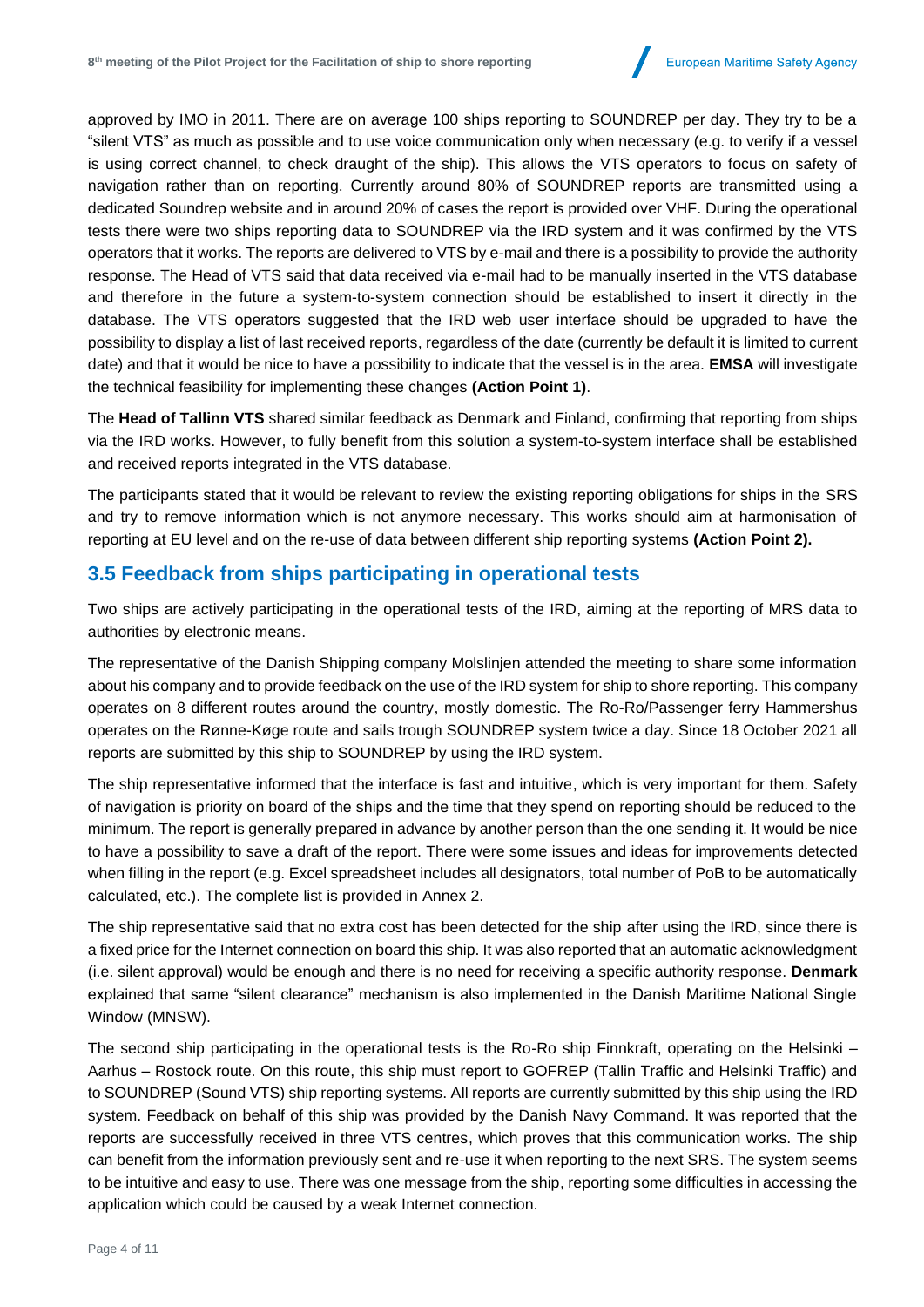**EMSA** will investigate the technical feasibility for implementing changes provided in Annex 2 and will inform the group on progress at the next meeting **(Action Point 3).**

## **3.6 IRD phase 3 – VDES on-board application – progress report**

**EMSA** presented the state-of-play of the VDE-SAT developments. Testing of the VDE-SAT is being executed in close cooperation with the European Space Agency (ESA) and Space Norway (SPN), with whom EMSA has reached an agreement to participate in a VDE-SAT Application and Services Platform (VASP<sup>1</sup>) demonstration project using a Norwegian satellite as a testbed. EMSA is responsible for the development of a specific ship On-Board Application (OBA) to allow sending VTS/MRS reports to shore and consulting responses from authorities.

EMSA highlighted the importance of addressing the initiative for the use of VDES technology at the European level, considering the expected impact that this development will have on shipping. The development of the OBA took place between May and September 2021 and this application is currently being tested by EMSA and project partners.

The OBA offers two main functionalities:

- A graphical user interface (GUI) for ship data providers, to consult, submit and update VTS/MRS reports and consult authorities' responses;
- Backend services to orchestrate message exchanges with the VDE-SAT terminal installed on board the ship.

The Factory Acceptance Tests (FAT) were completed in November 2021 and the project partners are currently working on communication tests via satellite.

Operational testing is expected to be carried out around the BAREP reporting area with 7 vessels flying the Norwegian flag. The VDE-SAT equipment has already been installed on three Norwegian vessels (MS Polarsyssel, Advent Supplier, Ocean Space Lab). One set of VASP service demonstration equipment has been allocated for installation at EMSA premises in Lisbon.

On 01 December 2021 a demonstration meeting was held in Trondheim and project participants had opportunity to see pictures from this event. In addition, there was a presentation of the on-board application. This application was designed to follow the same logic as the IRD GUI for MRS reporting. The information will be received by the IRD system and treated in the same way as MRS reports from the IRD GUI.

**Denmark** asked whether they could test the onboard application. **EMSA** will investigate whether MS can test using EMSA's setup when it is ready (e.g. through remote desktop connection) **(Action Point 4).**

**Norway** asked if there is any limit on the size of messages being exchanged. **EMSA** replied that there is a limitation of bandwidth at this stage, as there is only one satellite. The agreed maximum size of the file for the tests is 50 kb. EMSA is not aware of the actual theoretical file size limit.

**EMSA** clarified that at the current stage only a single use case is being tested (i.e. MRS reporting). The VDES technology is open to any other kind of use cases and consultation with MS on additional functionalities of VDES is planned for next year according to EMSA's work programme for 2022. EMSA also recalled the decisions related to VDES taken by the IMO Maritime Safety Committee (MSC 103), which are of high importance and shall accelerate all developments related to VDES technology from an IMO regulatory and industry point of view. Such IMO regulatory developments are set to start during the next IMO Sub-Committee on Navigation, Communications and Search and Rescue (NCSR 9) meeting in June 2022.

## **3.7 Presentation of new version of IRD**

The 5<sup>th</sup> meeting the project participants agreed that EMSA would further work on the IRD to address issues and feedback received during the testing. The contract for IRD phase 4 was signed in June 2021 and the development started in July 2021. The form of the contract ("time and means") provides more flexibility in the definition of requirements and in setting priorities allowing EMSA to address issues reported by Authorities in a more efficient way.

<sup>&</sup>lt;sup>1</sup> More information about VASP project can be found at[: https://business.esa.int/projects/vasp](https://business.esa.int/projects/vasp)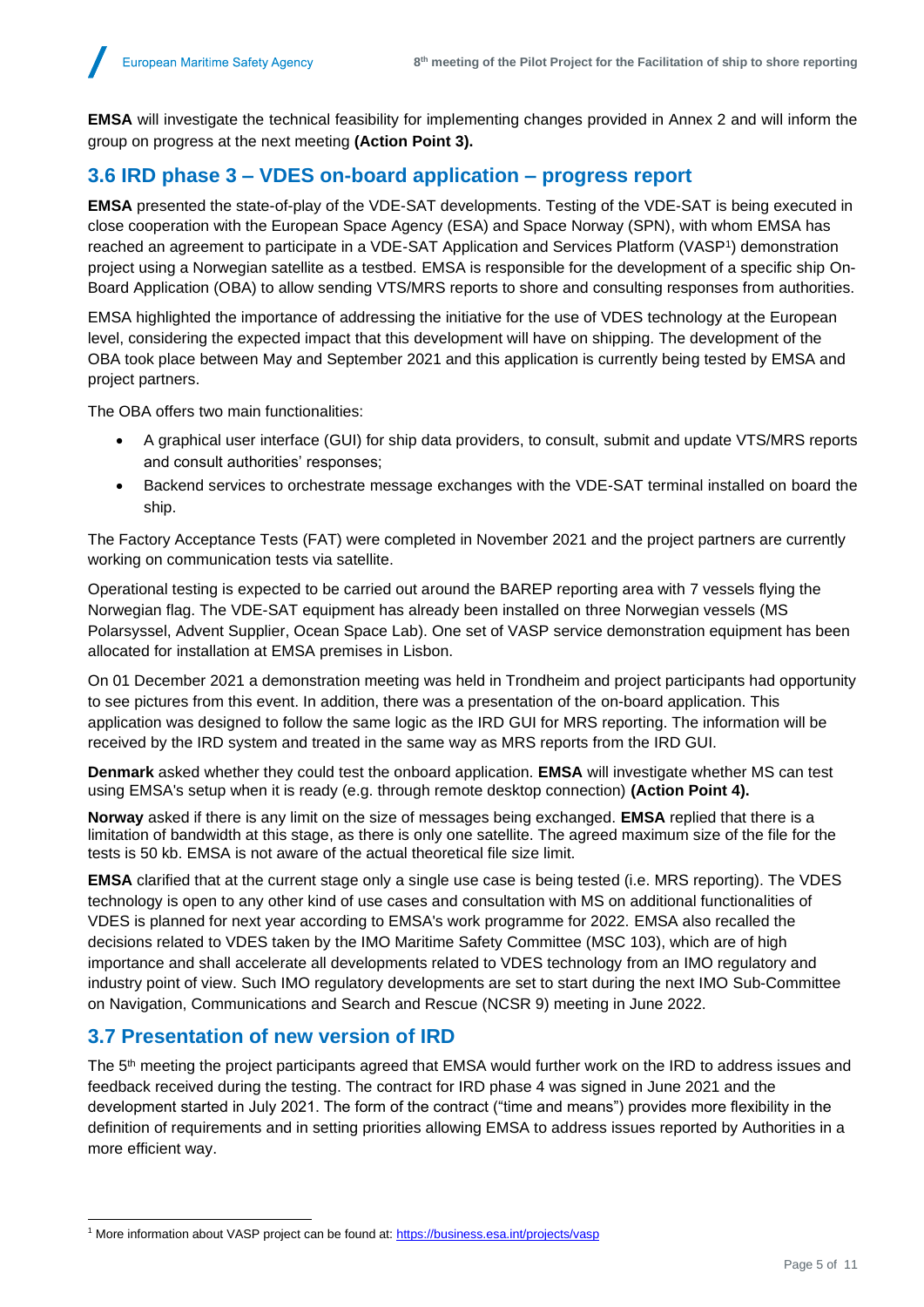**EMSA** informed the Group that the first release of IRD phase 4 was delivered to EMSA on 08 October and installed in Production on 15 November 2021. The following features were added and presented to participants in a live demonstration:

- a. Connection to new sources of information. The Integrated Ship Report (ISR) includes data from the Port Call Detection service;
- b. Display of details coming from SSN (e.g. Hazmat) in a user-friendly way;
- c. Use of new ABM algorithms. It is possible to configure ISR based on two new types of ABM: Entering Area and Line Crossing;
- d. Update of ISR messages to include indication about the trigger (e.g. ABM, Hazmat received, etc.) and name of the distribution service;
- e. Feature that repeated ABM alerts will not generate duplicated reports;
- f. Improved system performance;
- g. Other improvements requested by the users (e.g. keep last filter, name of the distribution service always visible, additional attributes for e-mail subject configuration).

The feedback from the participants on the new release was positive. **EMSA** invited the MSs to test the IRD and to request additional user accounts or webinars if needed **(Action Point 5).**

**EMSA** informed participants that there is one more release foreseen within this contract that should be available to MSs in February 2022. This release will include improvements to the Ship DP GUI (i.e. mandatory elements shall be marked, possibility to choose format of geographical position, possibility to have a list of predefined routes per MRS area/system; search by ShipType attribute under designator U to be improved, possibility to configure comments for Bunker information under designator X) and to the Authority GUI (connection to the new Central Ship Database (CSD), possibility to select attributes for ISR at block of data level and display of active information only).

## **3.8 Project roadmap and possible continuation of the work**

**EMSA** presented the updated schedule of the pilot project:

| <b>Expected schedule</b> | <b>Tasks</b>                                                                                                                          |  |
|--------------------------|---------------------------------------------------------------------------------------------------------------------------------------|--|
|                          | Development of IRD phase 4                                                                                                            |  |
| July 2021 - January 2022 | Testing of IRD - operational tests                                                                                                    |  |
| November 2021            | First release of IRD phase 4 (ver. 1.3) available to Member States.                                                                   |  |
| December 2021            | 8 <sup>th</sup> meeting organised in Denmark to demonstrate use of IRD                                                                |  |
| January - February 2022  | Second release of IRD phase 4 (ver.1.4) available to Member States<br>9 <sup>th</sup> meeting in EMSA to summarize the pilot project. |  |

**Table 1:** Project Roadmap

The participants **agreed** with the presented project schedule.

Considering that the project has gained visibility and that there are growing expectations, **EMSA** has already taken some actions to ensure its continuation. The EMSA Single Programming Document (SPD) 2022-2024 has been updated to include the following task: *EMSA will continue to work with the Member States to further develop facilitation services for coastal stations for ship-to-shore reporting.* This document was approved during the last EMSA's Administrative Board meeting.

In addition, establishment of the SSN Working Group (WG) on Facilitation of ship to shore reporting was proposed to the HLSG for approval in December 2021. The following tasks were proposed for the WG:

- a. Review the reporting procedures currently in place for Ship Reporting systems in the EU with the objective of reducing administrative burden, better re-using data and harmonising reporting processes;
- b. Share best practices between EU Ship Reporting systems;
- c. Review the guidelines for exchanging MRS notifications through SSN;
- Explore opportunities to continue the development of the IRD and test its suitability for additional shipshore reporting processes (e.g. port reporting obligations);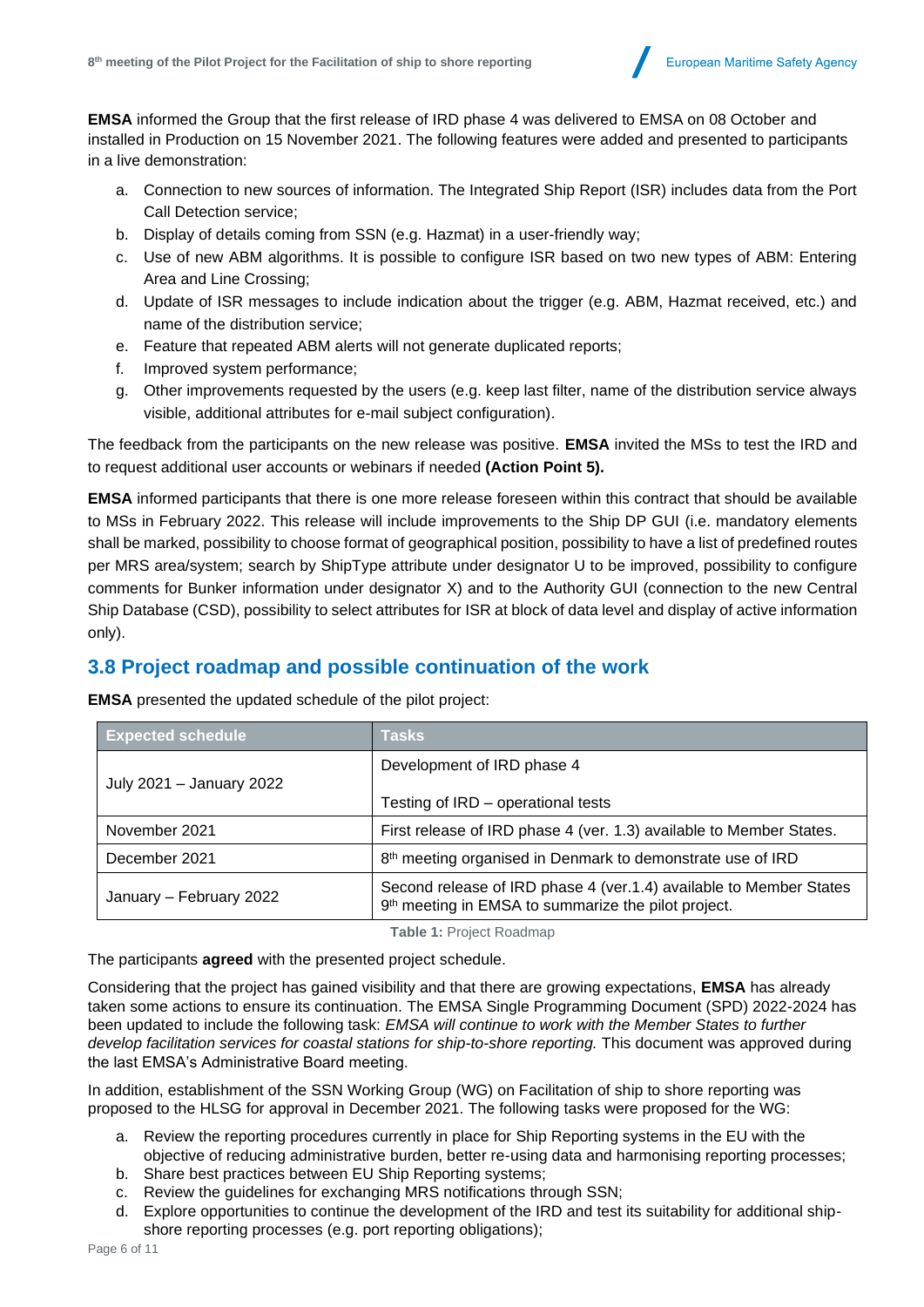- e. Prepare documentation and operational procedures for implementing IRD as fully operational service;
- f. Propose improvements to the IRD web interface and system interface;
- g. Further test new technologies (e.g. VDES) for the exchange of data between ship and shore;
- h. Work on technical specifications for displaying Integrated Ship Reports (ISR) in SEG.

The participants **noted** the information presented.

## **3.9 Final report – table of contents**

As per the grant agreement for the Interoperability Project, the final report on implementation of the action ('final technical report') shall be submitted to the Commission DG MARE following the conclusion of the project. Considering the results achieved in the Facilitation of ship to shore reporting pilot project and plans for its continuation, **EMSA** proposed to issue a detailed report of the pilot project which will be focused on operational and technical aspects. The draft of table of contents is provided in Annex 3.

The table of contents was agreed and **EMSA** will draft and distribute a first version of the report by the end of February 2022 **(Action Point 6)**.

## **4. Summary of the follow up actions**

The Chairman thanked the Danish Navy Command for hosting the meeting and all participants for their active participation. He noted the interest in the proposed solutions and indicated that the meeting was again very productive and constructive.

The follow up actions are presented in Annex 4.

The next meeting is tentatively planned for the second half of February 2022 with the objective of discussing on the final report and next steps **(Action Point 7)**. In the meantime, the Group will work by correspondence.

**EMSA** will draft the minutes of the meeting and will provide the participants with copies of the meeting presentations **(Action Point 8)**.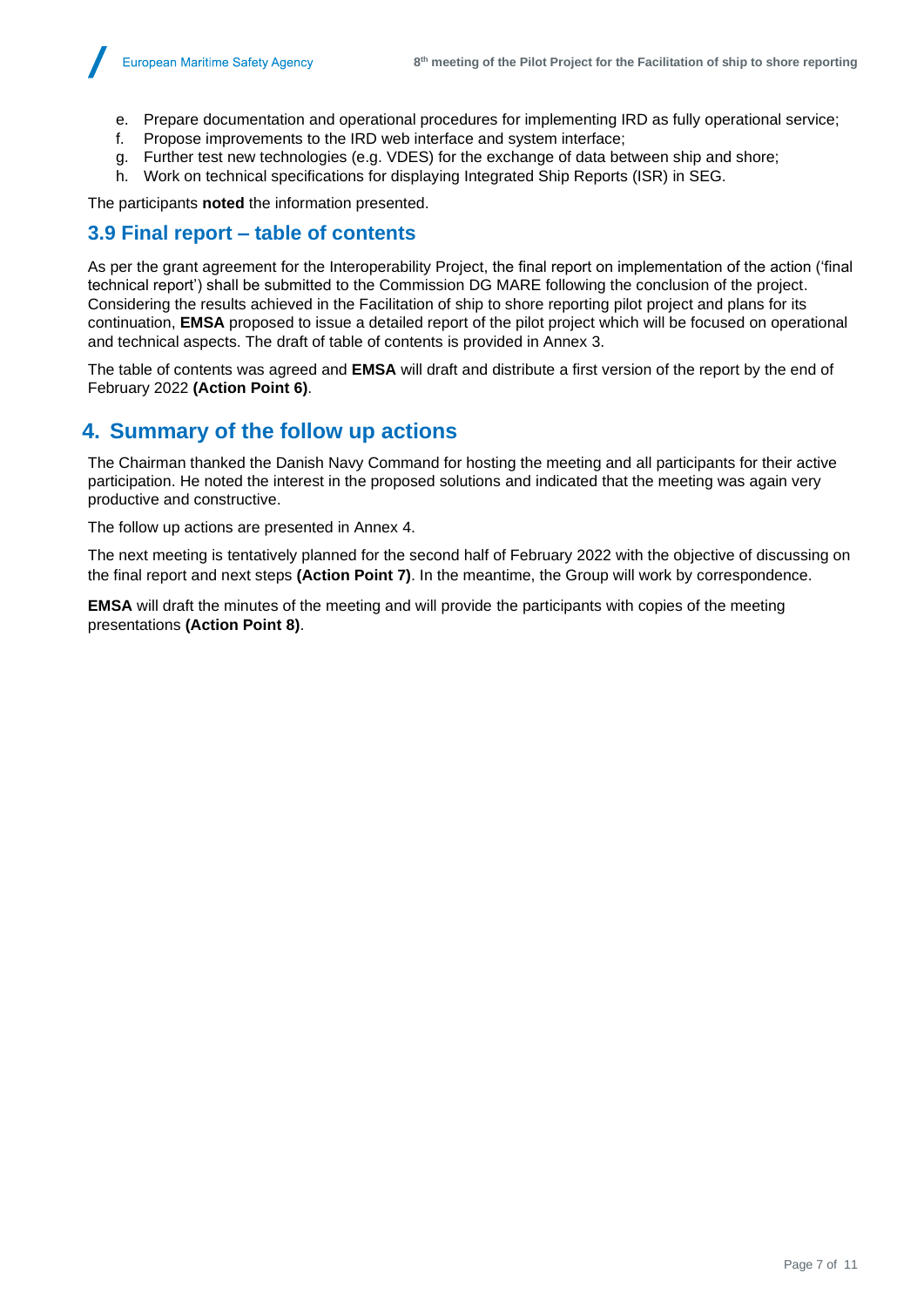



| <b>Time</b>     | <b>Agenda Item</b>                                                        | <b>Speakers</b>                     |
|-----------------|---------------------------------------------------------------------------|-------------------------------------|
| $09:00 - 09:15$ | Registration                                                              |                                     |
| $09:15 - 09:45$ | Opening / Introduction<br>8.1 Agenda<br>8.2 Follow-up actions             | Denmark<br><b>EMSA</b>              |
| $09:45 - 10:15$ | Member State feedback on IRD testing                                      | <b>Member States</b>                |
| $10:15 - 10:30$ | Coffee break                                                              |                                     |
| $10:30 - 11:00$ | Presentation of SOUNDREP system and feedback<br>on operational tests      | SOUNDREP VTS representative         |
| $11:00 - 11:30$ | Feedback from ship(s) participating in operational<br><b>Tests</b>        | Ship representatives                |
| $11:30 - 12:00$ | 8.3 IRD phase 3 - VDES on-board application -<br>progress report          | <b>EMSA</b>                         |
| $12:00 - 13:15$ | Lunch break                                                               |                                     |
| $13:15 - 13:45$ | 8.4 Presentation of new version of IRD                                    | <b>EMSA</b>                         |
| $13:45 - 14:15$ | 8.5 Final report of the pilot project – discussion on<br>list of contents | <b>EMSA</b><br><b>Member States</b> |
| $14:15 - 14:30$ | Discussion and summary of the follow up actions                           | <b>EMSA</b><br><b>Member States</b> |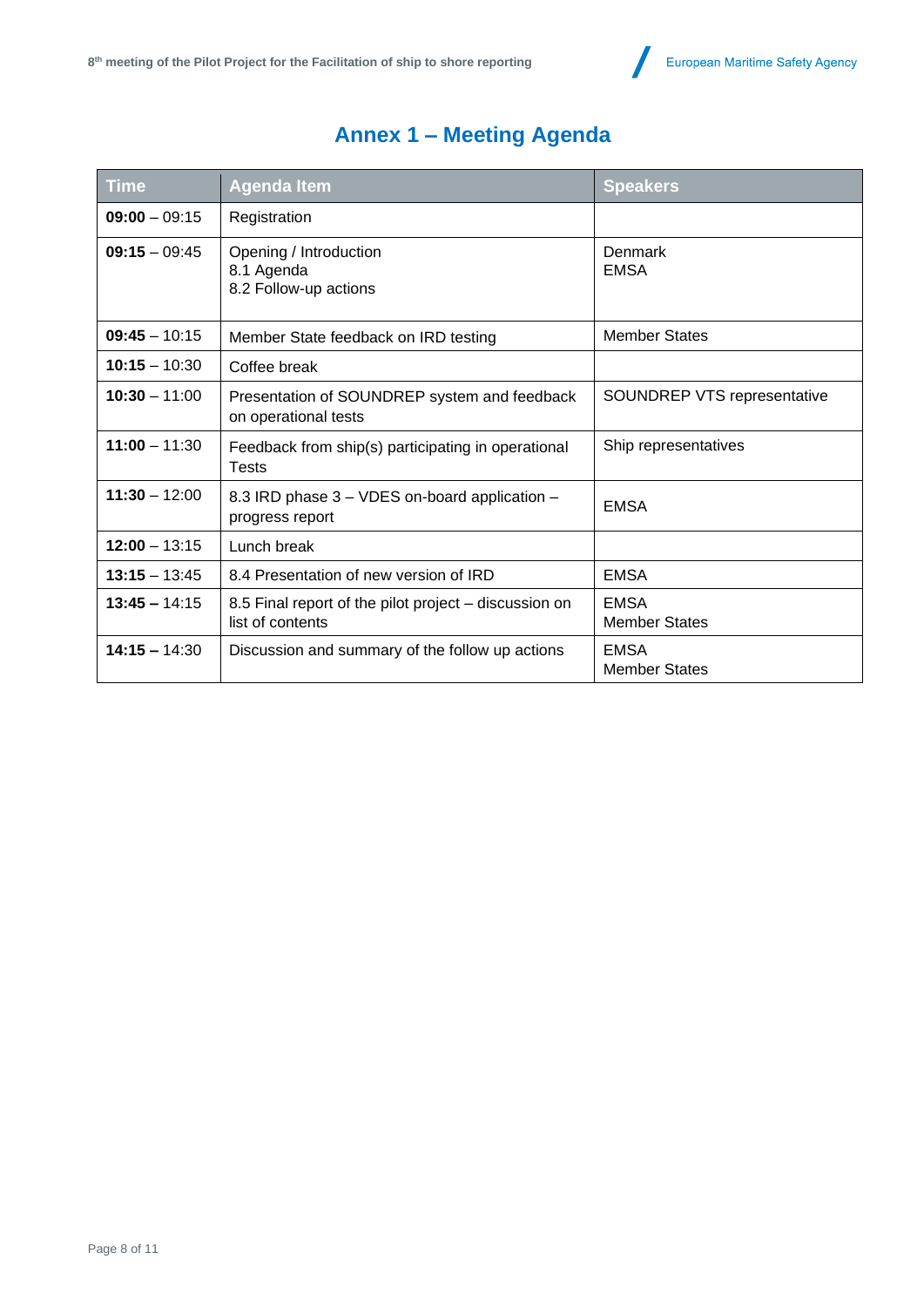$\sqrt{2}$ 

# **Annex 2 – List of possible improvements and new features for the IRD**

| <b>No</b>      | <b>Description</b>                                                                                                              | <b>Type</b> |
|----------------|---------------------------------------------------------------------------------------------------------------------------------|-------------|
| 1              | Possibility to indicate that the ship is in the area of VTS.                                                                    | New feature |
| $\overline{2}$ | Possibility to display MRS/VTS reports regardless on the date (e.g. last 100<br>reports received).                              | Improvement |
| 3              | Direct link to access the tool for reporting MRS data (i.e. no need to go<br>through portal).                                   | Improvement |
| 4.             | Change name of the Ship Data Provider GUI tile in the portal.                                                                   | Improvement |
| 5.             | Possibility to save MRS/VTS report as a draft.                                                                                  | New feature |
| 6.             | Spreadsheet for MRS currently requires all data. The spreadsheet shall be<br>per SRS.                                           | Improvement |
| 7.             | Field number of passengers is limited to 100 passengers.                                                                        | Improvement |
| 8.             | Total number of PoB to be automatically calculated from number of<br>passengers and number of crew.                             | Improvement |
| 9.             | Search function or adding groups (e.g. Hazmat) move the user to the top of<br>the page. It should stay at the designator level. | Improvement |
| 10.            | Automatic acknowledgment from the authority.                                                                                    | New feature |
| 11.            | When updating the report or re-using it to create the new one the information<br>that was already changes shall be highlighted. | Improvement |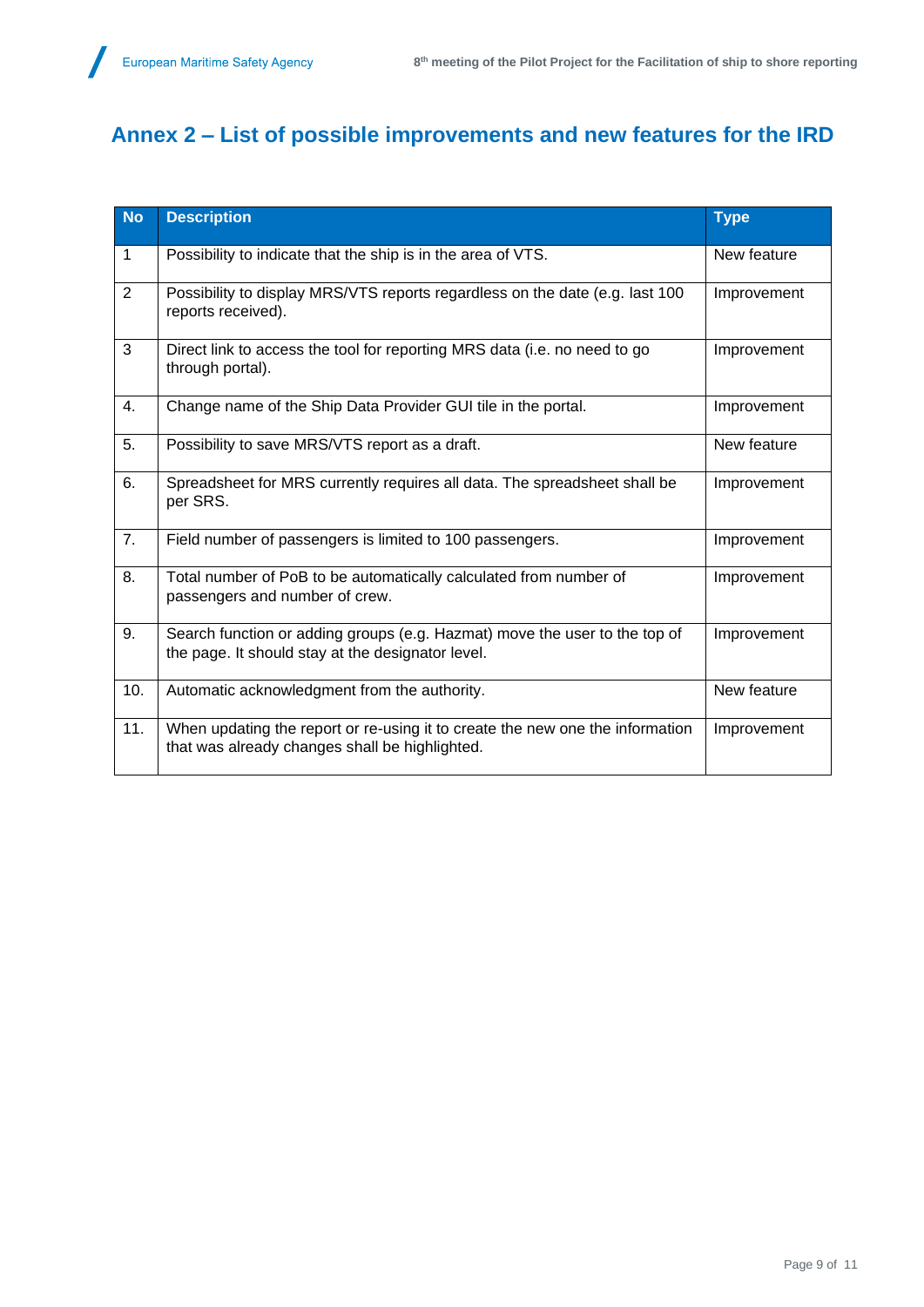# **Annex 3 – Final report – table of contents**

- I. **Background**
- II. **Objectives of the pilot project**

#### III. **Activities performed**

- i. Project approach High level tasks
- ii. Stakeholders involved
- iii. Meetings
- iv. Presentations on different forums

#### IV. **Results**

- i. Integrated Ship Report content
- ii. Ship to Shore Reporting message (EGDH…)
- iii. Technical developments
	- ➢ Integrated Report Distribution (IRD)
	- ➢ Exchange of data using VDES technology
	- ➢ Connection to STM VIS
	- ➢ Global Port Call Detection Service

#### **V. Operational tests**

- i. Use cases
- ii. Testing activities
- iii. Feedback from the authorities and ships participating in tests

#### **VI. Remaining issues**

- i. Operational/Policy
- ii. Technical
- **VII. Conclusions and benefits**
- **VIII. Next steps**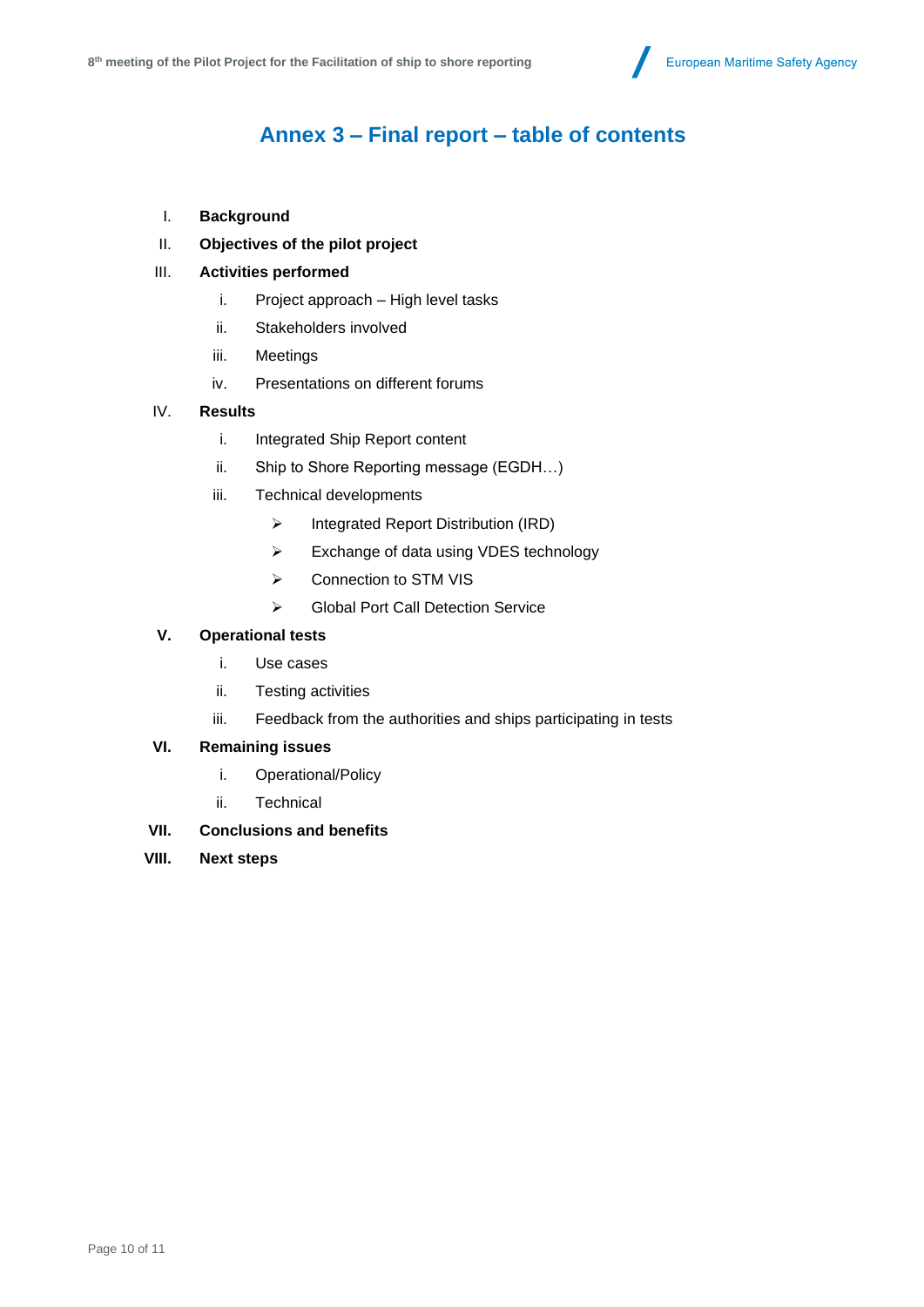$\overline{\phantom{a}}$ 

| <b>Action</b><br><b>Point</b> | <b>Topic and Action</b>                                                                                                                                                                                                                                                  | <b>Responsible</b>               |
|-------------------------------|--------------------------------------------------------------------------------------------------------------------------------------------------------------------------------------------------------------------------------------------------------------------------|----------------------------------|
|                               | Investigate the technical feasibility for implementing changes reported by the<br>Sound VTS.                                                                                                                                                                             | <b>EMSA</b>                      |
| $\overline{2}$                | Review the existing reporting obligations for ships in the SRS and try to<br>remove information which is not anymore necessary. This works should aim<br>at harmonisation of reporting at EU level and on the re-use of data between<br>different ship reporting systems | EMSA/COM<br><b>Member States</b> |
| 3                             | Investigate the technical feasibility for implementing changes provided in<br>Annex 2 and inform the group on progress at the next meeting                                                                                                                               | <b>EMSA</b>                      |
| 4                             | Investigate whether MS can test VDES using EMSA's setup when it is ready<br>(e.g. through remote desktop connection)                                                                                                                                                     | <b>EMSA</b>                      |
| 5                             | Test the IRD and to request additional user accounts or webinars if needed                                                                                                                                                                                               | <b>Member States</b>             |
| 6                             | Draft and distribute a first version of the report by the end of February 2022                                                                                                                                                                                           | <b>EMSA</b>                      |
| $\overline{7}$                | Plan next meeting in February 2022 with the objective of discussing on the<br>final report and next steps.                                                                                                                                                               | <b>EMSA</b>                      |
| 8                             | Draft the minutes of the meeting and provide attendees with copies of the<br>meeting presentations.                                                                                                                                                                      | <b>EMSA</b>                      |

# **Annex 4 – Follow up actions**